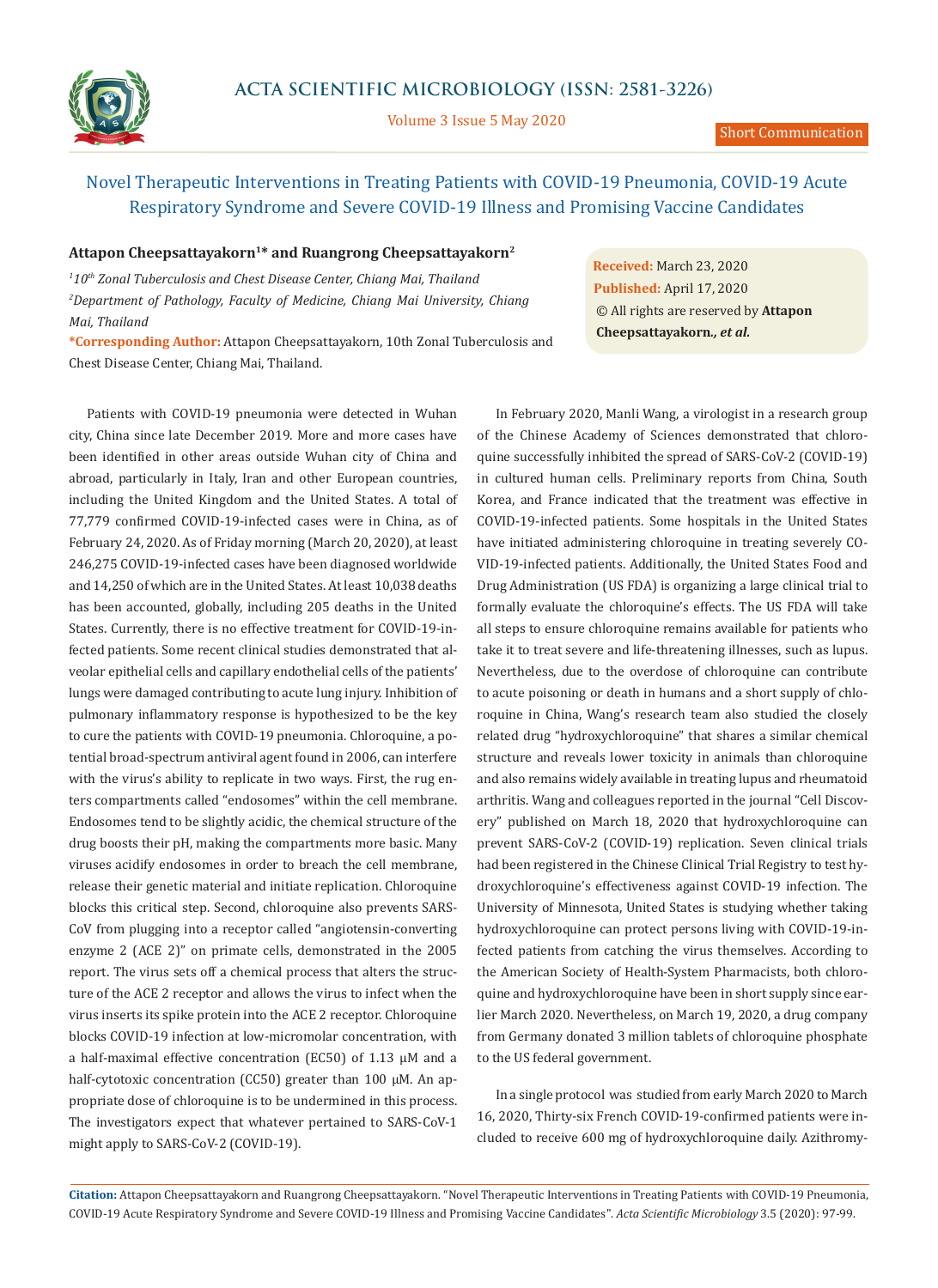cin was added to the treatment protocol depending on their clinical presentation. Nasopharyngeal swabs for testing their viral load were performed daily in a hospital setting. Absence and presence of COVID-19 ay Day6-post inclusion was considered the end point. Eight patients presented with lower respiratory tract symptoms, 22 cases presented with upper respiratory tract infection, whereas 6 cases were asymptomatic. Twenty cases were treated and demonstrated a significant decrease of the viral load at Day6-post inclusion, whereas adding azithromycin to hydroxychloroquine was significantly more efficient in viral load reduction.

Remdesivir, a nucleoside analogue with a broad-spectrum antiviral activity and as being in the US clinical trials with near approval for use by the US FDA has been also studied in France by Gautret., et al. from Marseille University. The investigators feel optimistic about the French research data. Previous studies conducted by the researchers from the University of Alberta, Canada and Gilead involving cell cultures and animal models has demonstrated that remdesivir can block the replication of a variety of coronaviruses, hypothesized by blocking the RNA-dependent RNA polymerase, a particular enzyme that is required for viral replication. Remdesivir potently blocks COVID-19 infection at low-micromolar concentration and has a high selectivity index (half-maximal effective concentration (EC50), 0.77 µM; half-cytotoxic concentration  $(CC50)$  > 100  $\mu$ M; SI > 129.87). A previous study in the US reported that remdesivir treatment demonstrated promising results. For evaluating the efficacy and safety of remdesivir in patients with COVID-19 disease, a randomized placebo-controlled, double-blind, multicentric phase III clinical trials was initiated on February 5, 2020 in China. The subjects in the study group received an initial dose of 200 mg of remdesivir and a subsequent dose of 100 mg for 9 consecutive days through intravenous infusion in addition to routine treatment. The control group received routine treatment and the same dose of a placebo. By the end of April 2020, the clinical trial is expected to be concluded. Remdesivir was developed by the US pharma giant Gilead Sciences Inc. and previously was tried to treated Middle-East-Respiratory Syndrome (MERS) and Ebola. The Credit Suisse pharma team declares that remdesivir is the most advanced novel drug in treating patients with COVID-19 disease but concerning about the supply.

On February 4, 2020, investigators in China announced that darunavir inhibited COVID-19 viral replication at a concentration of 300 µM in vitro and its inhibition efficiency was 280-fold that in the control group. Type II transmembrane serine protease (TMSPSS2) inhibitors and BCR-ABL kinase inhibitor-imatinib are other potential drugs. TMSPSS2 inhibitors would block the entry of the cellular protease, TMPRSS2 into the target cells via ACE 2 receptor. Imatinib inhibits the fusion of virions with the endosomal membrane (anti-coronal activity). On January 25, 2020, 30 drugs with potential antiviral activity against COVID-19 performed through the drug screening in silicon and an enzyme activity test, cinanserin, cyclosporin A, TDZD-8, PX-12, tideglusib, ebselen, shikonin, carmofur, disulfiram, chalcone, polydatin, deoxyrhapontin, montelukast, raltegravir, maribavir, elvitegravir, bortezomib, abacavir, presatovir, enzaplatovir, fosamprenavir, tipranavir, darunavir, atazanavir, remdesivir, ritonavir, carfilzomib, lopinavir, saquinavir, and indinavir were reported by a joint research team of the Shanghai Institute of Materia Medica and Shanghai Tech University. The same research also demonstrated that Chinese herbal medicines, such as Radix Sophorae Tonkinensis and Rhizoma Polygoni Cuspidati may contain ingredients against COVID-19. Until now, it has been difficult to get the polymerase complex that contains multiple proteins to function in a test tube.

98

A drug company in the US has announced the initiation of a randomized controlled clinical trial of sarilumab, an antibody to the interleukin (IL)-6 receptor, to evaluate whether the modification of the lung inflammatory response by therapeutic intervention provides the benefit to COVID-19-infected patients. The latest edition (the 6th edition) China national Guidelines for COVID-19 treatment, issued on February 18, 2020, recommends interferon-α (IFN-α), lopinavir/ritonavir, ribavirin, chloroquine phosphate and arbidol for treatment agents. IFN-α is administered via vapor inhalation at a dose of 5 million Units (and 2 ml of sterile water for infection) for adults, 2 times daily. Lopinavir/ritonavir is administered orally at a dose of 400 mg/100 mg for adults, 2 times daily. Ribavirin is administered via intravenous infusion at a dose of 500 mg each time for adults, 2 to 3 times daily in combination with IFN-α or lopinavir/ritonavir. Chloroquine phosphate is administered orally at a dose of 500 mg (300 mg for chloroquine) each time for adults, 2 times daily. Arbidol is administered orally at a dose of 200 mg, each time, 3 times daily. Arbidol effectively inhibits COVID-19 infection at a concentration of 10 - 30 µM in vitro. The duration of all treatment options is no more than 10 days.

On February 15, 2020, favipiravir, a new type of RNA-dependent RNA polymerase (RdRp) inhibitor that was first approved in Japan in March 2014 for establishing preparedness against the possible outbreak of novel or re-emerging influenza virus infections was approved for treatment of COVID-19 disease in China. Currently, favipiravir is undergoing clinical trials in treating COVID-19 disease. In addition to favipiravir's anti-influenza virus activity, it can block the replication of alpha-, arena-, bunya-, filo-, flavi-, and other

**Citation:** Attapon Cheepsattayakorn and Ruangrong Cheepsattayakorn*.* "Novel Therapeutic Interventions in Treating Patients with COVID-19 Pneumonia, COVID-19 Acute Respiratory Syndrome and Severe COVID-19 Illness and Promising Vaccine Candidates". *Acta Scientific Microbiology* 3.5 (2020): 97-99.